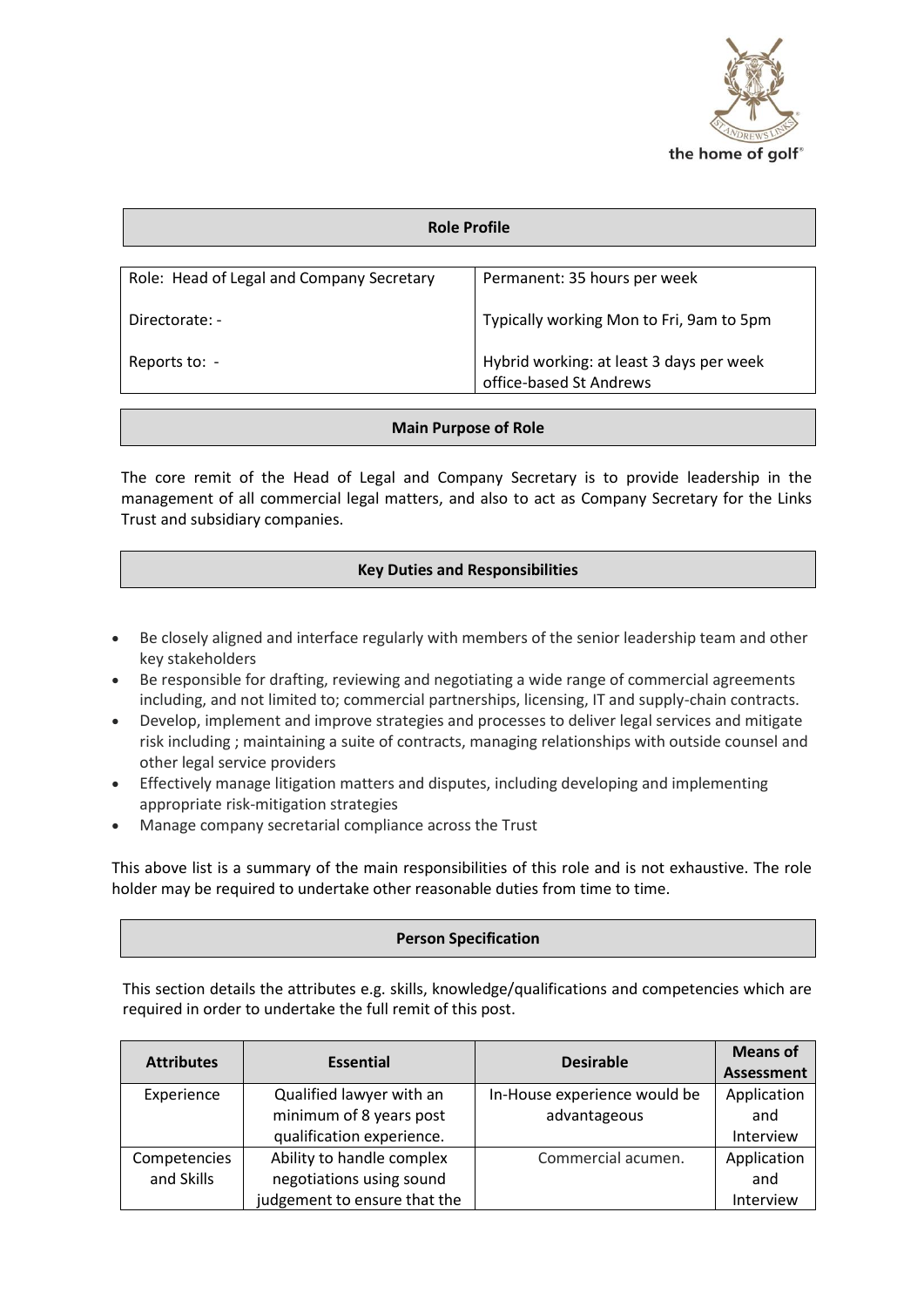

|                    | Trust's best interests are<br>served from a commercial as                                      |                  |                               |
|--------------------|------------------------------------------------------------------------------------------------|------------------|-------------------------------|
|                    | well as legal standpoint.                                                                      |                  |                               |
|                    | Strong drafting skills                                                                         |                  |                               |
|                    | Able to maintain a high level<br>of integrity and discretion in<br>handling confidential       |                  |                               |
|                    | information.<br>Ability to adapt and be                                                        |                  |                               |
|                    | open minded and<br>innovative                                                                  |                  |                               |
|                    | Sound judgement and<br>well developed<br>influencing skills,                                   |                  |                               |
|                    | together with the<br>confidence to work with                                                   |                  |                               |
|                    | senior management<br>across the business.                                                      |                  |                               |
|                    | An ability to build strong<br>relationships and become<br>a trusted advisor to the<br>business |                  |                               |
|                    | Excellent judgement.                                                                           |                  |                               |
| <b>IT Literacy</b> | Expert proficiency in managing                                                                 |                  | Interview                     |
|                    | and presenting data using<br>Microsoft Office.                                                 |                  | and                           |
|                    |                                                                                                |                  | assessment<br><b>Means of</b> |
| <b>Attributes</b>  | <b>Essential</b>                                                                               | <b>Desirable</b> | <b>Assessment</b>             |

**Essential Criteria** – requirements without which a candidate would not be able to undertake the full remit of the role. Applicants who have not clearly demonstrated in their application that they possess the essential requirements will normally be rejected at the short listing stage.

#### **Obligations as an Employee**

- You have a duty to carry out your work in a safe manner in order not to endanger yourself or anyone else by your acts or omissions.
- You are required to comply with the Trust's health and safety policy as it relates to your work activities, and to take appropriate action in case of an emergency.
- You are responsible for applying the Trust's equality and diversity policies and principles in your own area of responsibility and in your general conduct.